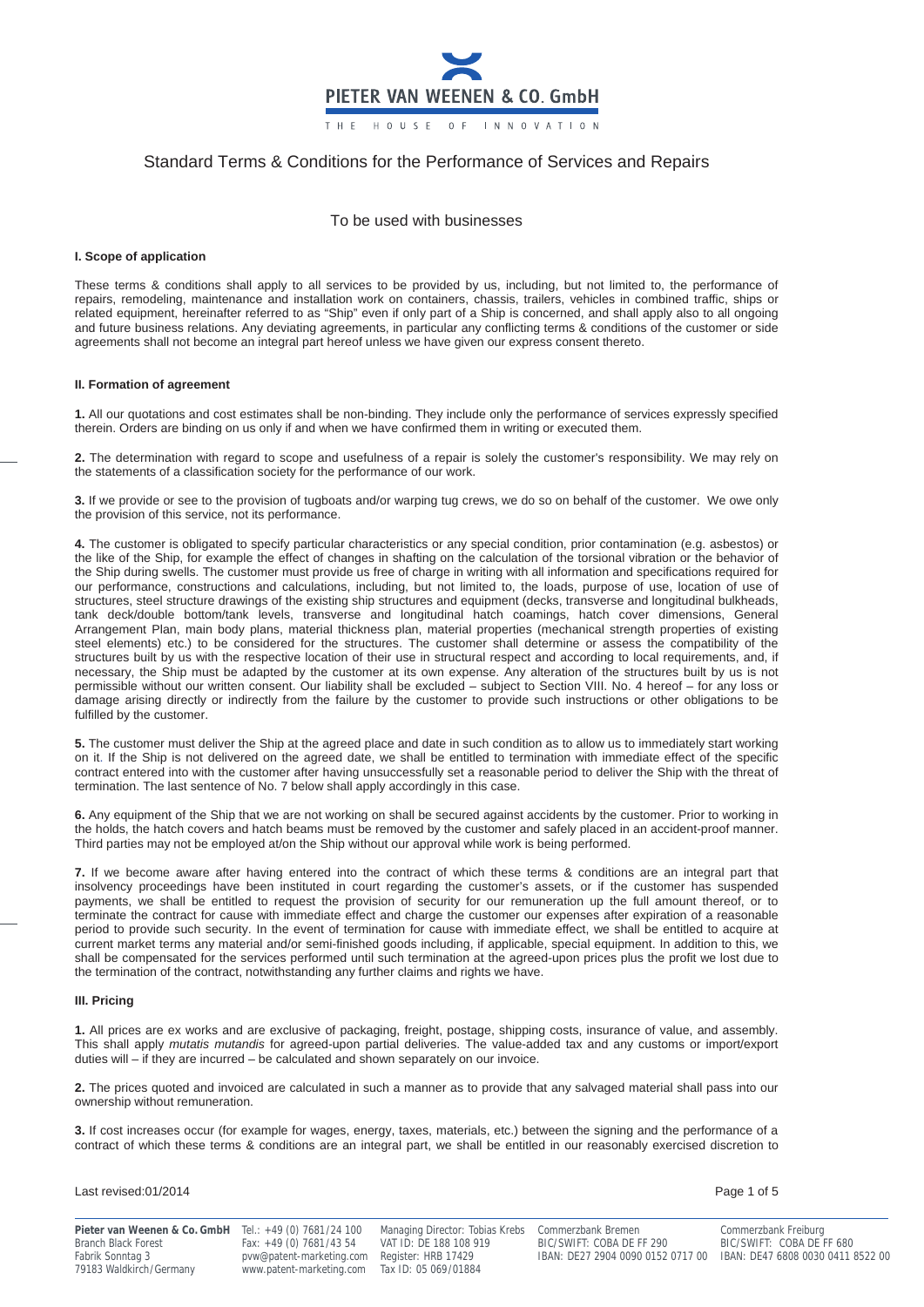

charge an adjusted price to reflect these increases not exceeding our generally applicable prices at the time of performance of the contract if the period between the signing and the performance of the contract exceeds four months.

**4.** The first charge and any refill of lubricating and hydraulic oil and any other process and auxiliary materials shall be charged separately by us. This shall apply accordingly to costs of certificates stating that the Ship is free of gas, any required degasification of tanks, bilges or similar things that we have provided or carried out in performance of each individual contract assigned to us.

**5.** Charges for tugboats, pilots, and warping tug crews as well as port and lock dues are not included in our prices and neither are any charges for the docking of Ships. These charges and dues shall be invoiced separately where applicable.

# **IV. Terms of payment**

**1.** The remuneration is due and payable without any deduction upon acceptance/taking receipt of the object of the contract by the customer and issuance of the corresponding invoice. For maintenance, manufacturing, repair and assembly work we shall be entitled to charge partial payments in accordance with the progress of our work.

**2.** Checks and bills of exchange shall be accepted only on account of performance (i.e. the check or bill of exchange shall not operate as a discharge until honored) with the acceptance of bills of exchange also being subject to a prior agreement. Fees shall be at the customer's expense.

**3.** We shall be entitled to interest of 5% p.a. starting upon maturity of our entitlement to remuneration, and of 8% percentage points above the base rate as applicable from time to time, once the customer is in default. We shall be entitled to assert further claims and rights in connection with the default in payment by the customer.

**4.** The customer may set off with legal effect only against uncontested claims, claims that have been established as final and binding and no longer subject to ordinary legal remedies, or claims that are ripe for judgment (i.e. that have been proven).

**5.** The customer shall have a right of retention only if and to the extent its counter-claim is based on the same contractual relationship.

**6.** If the customer is in default of payment of the remuneration, we may postpone any action required for the fulfillment of our obligations until payment of the outstanding remuneration (including default interest, if applicable).

# **V. Shipment**

**1.** The shipment of the object of the contract shall be for the account and at the risk of the customer even if the object of the contract is carried by our own means of transportation. In the event where free delivery has been agreed upon, this delivery shall also be at the risk of the recipient.

**2.** We are not obligated to carry transport insurance and clear the shipment through customs. The customer must ensure that upon shipment all relevant export and import rules and regulations applicable at the destination specified by the customer are being complied with.

**3.** In the event of transport damage, the customer must – prior to taking receipt of the object of the contract – have the operator/driver of the train, postal delivery services or truck confirm the damage. Transport damage must be reported to us immediately upon its discovery.

# **VI. Delivery period, deliveries**

**1.** Delivery periods and delivery dates shall be binding on us only if they have been expressly agreed upon in writing. If no delivery periods or delivery dates have been agreed in writing, the periods and dates estimated by us shall apply. Otherwise reasonable delivery periods/dates taking the nature and extent of the performance, additional difficulties, etc. into account shall apply.

**2.** Timely delivery and/or performance of work shall be subject to the complete and timely fulfillment of the customer's duties and obligations to cooperate, including, but not limited to, the timely delivery of the records to be provided by it, the timely provision of the Ship in a condition allowing to work on it, and the clarification of all commercial matters (including the agreement on prices) and technical questions. Any agreed delivery periods and delivery dates shall be extended by the duration of the delay in receiving due payments by us even in cases where we have not expressly asserted a right of retention and/or right to withhold performance.

**3.** Subsequent changes of and/or supplements to the contract entered into with us shall cause an adjustment of the delivery periods/dates in accordance with the additional time required for the work involved due to the changes/supplements.

**4.** Force majeure and any other circumstances outside our control – regardless of whether they occur with us or our supplier – shall release us from our obligation to deliver items and perform work for the duration of the effects thereof, and, if they result in the impossibility of our performance, from all of our delivery/performance obligations. This shall also apply to measures taken in compliance with the International Ship and Port Facility Security (ISPS) Code.

**5.** In the event that we are in default regarding the completion of our performance, the customer, if it can prove that it suffered a loss or damage, and notwithstanding its right to rescind the individual contract with us if the legal requirements are met, shall

# Last revised:01/2014 **Page 2 of 5** and 2 of 5

| <b>Pieter van Weenen &amp; Co. GmbH</b> Tel.: $+49$ (0) $7681/24$ 100<br>Branch Black Forest | Fax: +49 (0) 7681/43 54                                                                       | Managing Director: Tobias Krebs Commerzbank Bremen<br>VAT ID: DE 188 108 919 | BIC/SWIFT: COBA DE FF 290                                           | Commerzbank Freiburg<br>BIC/SWIFT: COBA DE FF 680 |
|----------------------------------------------------------------------------------------------|-----------------------------------------------------------------------------------------------|------------------------------------------------------------------------------|---------------------------------------------------------------------|---------------------------------------------------|
| Fabrik Sonntag 3<br>79183 Waldkirch/Germany                                                  | pvw@patent-marketing.com Register: HRB 17429<br>www.patent-marketing.com Tax ID: 05 069/01884 |                                                                              | IBAN: DE27 2904 0090 0152 0717 00 IBAN: DE47 6808 0030 0411 8522 00 |                                                   |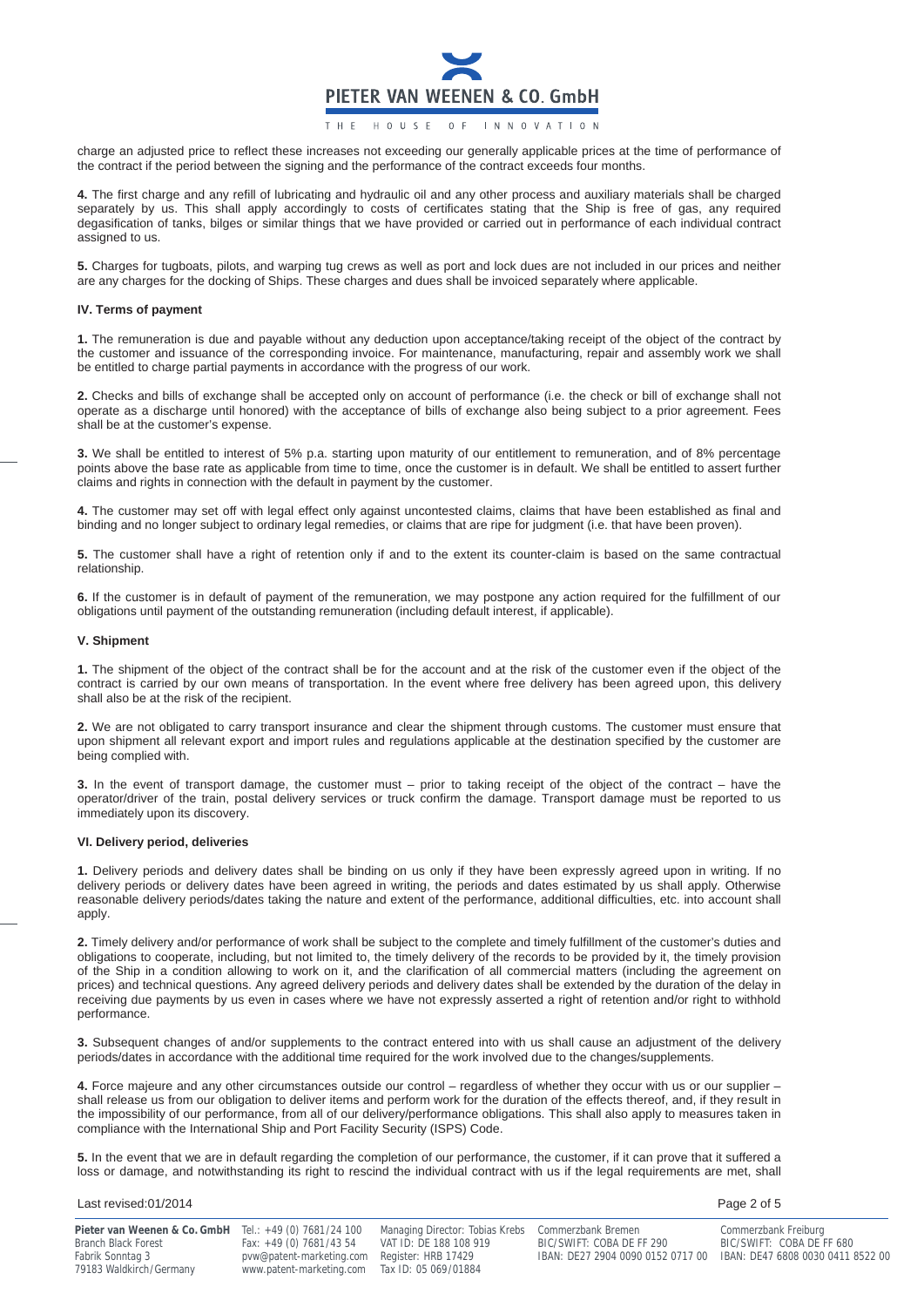

THE HOUSE OF INNOVATION

upon continuing the contract be entitled to claim default damages in the amount of 0.5% of the contract price per full week of default, but no more than 5% of the contract price, with any further rights to and claims for damages being excluded. This limitation shall not apply if the default is due to culpable negligence (willful misconduct or gross negligence) or at least negligent violation of any other obligations by us that are essential to the contract.

#### **VII. Defects**

**1.** The customer must examine the items delivered and services performed by us immediately upon receipt thereof to determine whether they are complete and free from defects, and notify us of defects, if any. The customer must notify us of any defects in writing no later than immediately upon their discovery. Subject to Section VIII. No. 4 of these terms & conditions, we shall not be liable for the enhancing of a defect due to late notification thereof.

**2.** We must first be given the opportunity to rectify our performance within a reasonable period, at our option by remedying the defect or producing a new deliverable.

**3.** Ships must be made available to us for the purpose of rectification of our performance at the place of performance according to Section XIII. No. 1 of these terms & conditions. If this is unreasonable from an economic point of view the customer shall be entitled after coordination with us to have the work performed by another supplier. In this case, we shall reimburse the customer the proven necessary expenses incurred for such work.

**4.** Claims of the customer for the reimbursement of expenses to render the rectification of performance possible, in particular the costs of making the Ship or the object of performance available at the place of performance provided in Section XIII. 1 of these terms & conditions shall be excluded unless we are liable pursuant to Section VIII. No. 4 of these terms & conditions.

**5.** In the event of a notice of defects we shall be obligated to rectify our performance only after the customer has paid a portion of the remuneration that is deemed adequate upon taking the defect into consideration.

**6.** If the rectification of the performance ultimately fails, or if it is deemed unconscionable to both us and the customer, or if the costs connected thereto are unreasonably high, and such rectification is therefore rejected by us, the customer shall have the right – subject to the legal requirements being met and notwithstanding any claims for damages – to rescind the contract or to reduce the remuneration by a reasonable amount.

**7.** Our obligation to pay damages shall be governed by Section VIII of these terms & conditions.

**8.** Parts that have been replaced shall become our property if we so wish.

**9.** Subject to Section VIII No. 4 hereof, the customer's rights and claims due to defects shall be void if the items delivered or services performed have been altered, treated or processed, handled improperly, or repaired by the customer or any third parties not authorized by us.

**10.** Unless agreed otherwise with the customer, claims of the customer for defects shall be time-barred one year counting from the statutory commencement of the expiry of the limitation period. This shall not apply if and to the extent the defect was fraudulently concealed and/or any of the cases where we are liable pursuant to Section VIII NO. 4 of these terms & conditions have occurred.

### **VIII. Liability**

**1.** Subject to Section VIII No. 4 hereof, any tugging and warping of a Ship shall be done exclusively at the responsibility and risk of the customer even if we provide, procure, or charge for, equipment and/or personnel. The tugboat crews, pilots, or warping tug crews are neither persons employed by us in the performance of our obligations nor our vicarious agents.

**2.** The customer is responsible for guarding the Ship, its cargo and the things provided by the customer, including, but not limited to, all security watch services, and for the compliance with all relevant laws, rules and regulations (such as regulations for the prevention of accidents) by itself and by the persons employed by it in the performance of its obligations and its vicarious agents. All other loss prevention measures (such as draining pipes and taking measures to protect against frost) as well as the mooring are the responsibility of the customer. When potentially dangerous work is performed on board a Ship, the customer must ensure by its own supervision measures that the customary requirements regarding care and diligence are being complied with. The customer must advise us in writing of any threat of danger.

**3.** Subject to Section VIII No. 4 of these terms & conditions, we shall not be liable for any loss or damage resulting from a faulty docking plan, faulty drawings and other records of the customer, lack of stability or lack of seaworthiness of the Ship. The customer must expressly notify us of any circumstances that could affect the stability or the seaworthiness of the Ship and cause damage to the Ship or its equipment or any other objects of performance despite proper performance of the work by us.

**4.** Any claims other than those provided for in these terms & conditions or the contracts entered into with the customer shall be excluded unless they arise from the provisions of the Product Liability Act, from willful or gross negligent violations by our corporate bodies or our executives, injury to health and physical injury of the customer or its employees due to a violation of a duty for which we are responsible, a warranty for the existence of a quality, or our violation of essential contractual obligations.

# Last revised:01/2014 Page 3 of 5

Branch Black Forest Fax: +49 (0) 7681/43 54 VAT ID: DE 188 108 9<br>Fabrik Sonntag 3 BIC/SWIFT: COMPORT BIC/SWIFT: COBA DE FREGISTER: CORPORT FIRE 17429 79183 Waldkirch/Germany www.patent-marketing.com Tax ID: 05 069/01884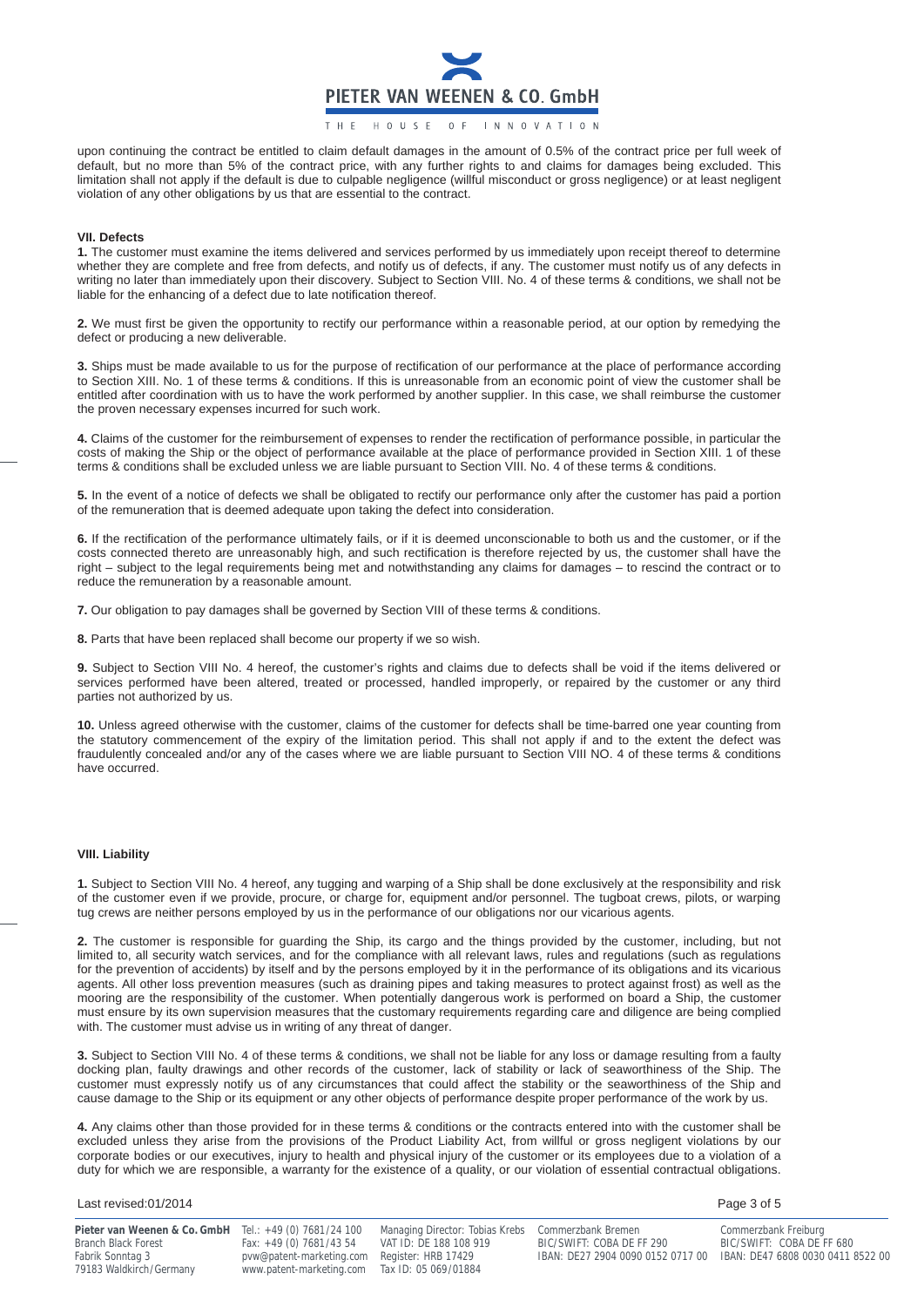

# HOUSE OF INNOVATION

Obligations that are essential to the contract are those the fulfillment of which allows us to properly perform our primary contractual obligations in the first place and the observance of which the customer regularly trusts and is entitled to expect. Regardless of the cases of liability stated above and unless essential contractual obligations have been violated, we shall not be liable for any loss or damage suffered by the customer resulting from a gross negligent violation of duty, including, but not limited to, the violation of the duty of care and supervision by non-managerial persons employed by us in the performance of our obligations.

**5.** In the event of the violation of an essential contractual obligation, the customer's claim for damages against is shall be limited to the foreseeable damage typical of this type of contract, to the extent that there is neither willful misconduct or gross negligence, nor are we liable for injury to health and physical injury of the customer or its employees or due to a warranty for the existence of a quality. A loss or damage that must be typically expected when the essential contractual obligation has been violated is deemed typical of this type of contract/foreseeable.

**6.** In order to protect itself against the consequences of the exclusions and limitations of liability above, the customer should cover any resulting risks by taking out the necessary insurance policies. The customer must include our corporate bodies, executives and persons employed by us in the performance of our obligations in the insurance coverage by way of coinsurance. The customer must provide in particular that for the duration of the maintenance, remodeling, or repair work done by us on a Ship there is a hull policy and P&I insurance coverage in place and the corresponding insurance policy is extended by the coverage of construction risks (including trial run).

#### **IX. Reservation of title**

**13.1** We reserve the title to the objects delivered by us and/or installed by us ("Conditional Goods") until full satisfaction of all claims we are entitled to from the customer under the individual contracts and the business relationship with the customer, now or in the future, regardless of the underlying cause in law, which claims have arisen or existed at the time of conclusion of contract.

**13.2** The customer shall be entitled to resell, process, mix or combine and subsequently sell Conditional Goods within the scope of extended reservation of title as long as this is done in the ordinary course of business. The customer may not pledge or transfer ownership of Conditional Goods to third parties by way of security. The customer must notify us without delay in writing about any attachment or seizure of property, or any other disposal by third parties.

**13.3** Any processing or refashioning of Conditional Goods shall be done by the customer exclusively on our behalf. In cases where the customer combines or mixes Conditional Goods with other goods not being our property, we shall acquire coownership in the new product in the proportion of the total value of this product to the invoiced value of the Conditional Goods. The new products resulting from such processing shall also be deemed to be Conditional Goods.

**13.4** The customer shall assign to us in advance and as a security all claims and accessory rights it has in connection with the resale of Conditional Goods as well as any claims it may have against its insurers, and we accept such assignment upon entering into the individual contract of which these terms & conditions are an integral part. If the Conditional Goods are sold by the customer with other goods not belonging to us, regardless of whether without or after processing, above claims shall be deemed to have been assigned to us in the amount of the outstanding invoice value of the Conditional Goods. Above assignment shall not constitute a deferral of our claim for payment against the customer.

**13.5** The customer shall retain its right to collect claims assigned to us despite such assignment. Our authority to collect the claims ourselves shall not be affected hereby. We will, however, not collect them as long as the customer is not in default of payment, no petition has been filed for opening insolvency proceedings regarding the customer's assets or such proceedings have not been rejected due to insufficiency of assets, or a suspension of payments has not occurred. If any of such events has occurred, the customer shall promptly notify us in writing about the claims assigned and the debtors of such claims, shall provide us with the information and documents required for collection of the claims, and shall inform the various debtors of the assignment of the claims to us in writing. All payments received by the customer from such collections must be kept strictly separated from is other assets and paid to us without delay. The mixing of collected payments with the other assets of the customer is inadmissible.

**13.6** The customer shall maintain the Conditional Goods in proper condition and shall – to the extent the Conditional Goods are not built-in – separately store them and mark the Conditional Goods as goods owned by us.

**13.7** Upon the customer's request, we shall re-assign to the customer our title to the Conditional Goods and the claims assigned to us to such extent as the value of the security provided in such manner exceeds the value of all claims we have against the customer by more than 20 percent.

### **X. Extended contractor's lien**

For our claims from maintenance, manufacturing, repair, and assembly work under each contract of which these terms & conditions are an integral part we shall be entitled to a contractual contractor's lien and right of retention in addition to the statutory contractor's lien or right of retention, respectively, on and to the object of the contract of which we have gained possession under the contract.

# **XI. Use of planning documents**

**1.** In cases where we perform work using technical drafts or other documents and specifications provided by the customer, the customer shall be obligated to indemnify and hold us harmless against claims of any kind from third parties based on infringements of proprietary rights, copyrights and industrial property rights as a result of the contractual use of such technical drafts.

Last revised:01/2014 **Page 4 of 5** Page 4 of 5

**Pieter van Weenen & Co. GmbH** Tel.: +49 (0) 7681/24 100 Managing Director: Tobias Krebs Commerzbank Bremen Commerzbank Freiburg<br>Branch Black Forest Fax: +49 (0) 7681/43 54 VAT ID: DE 188 108 919 BIC/SWIFT: COBA DE FF 290